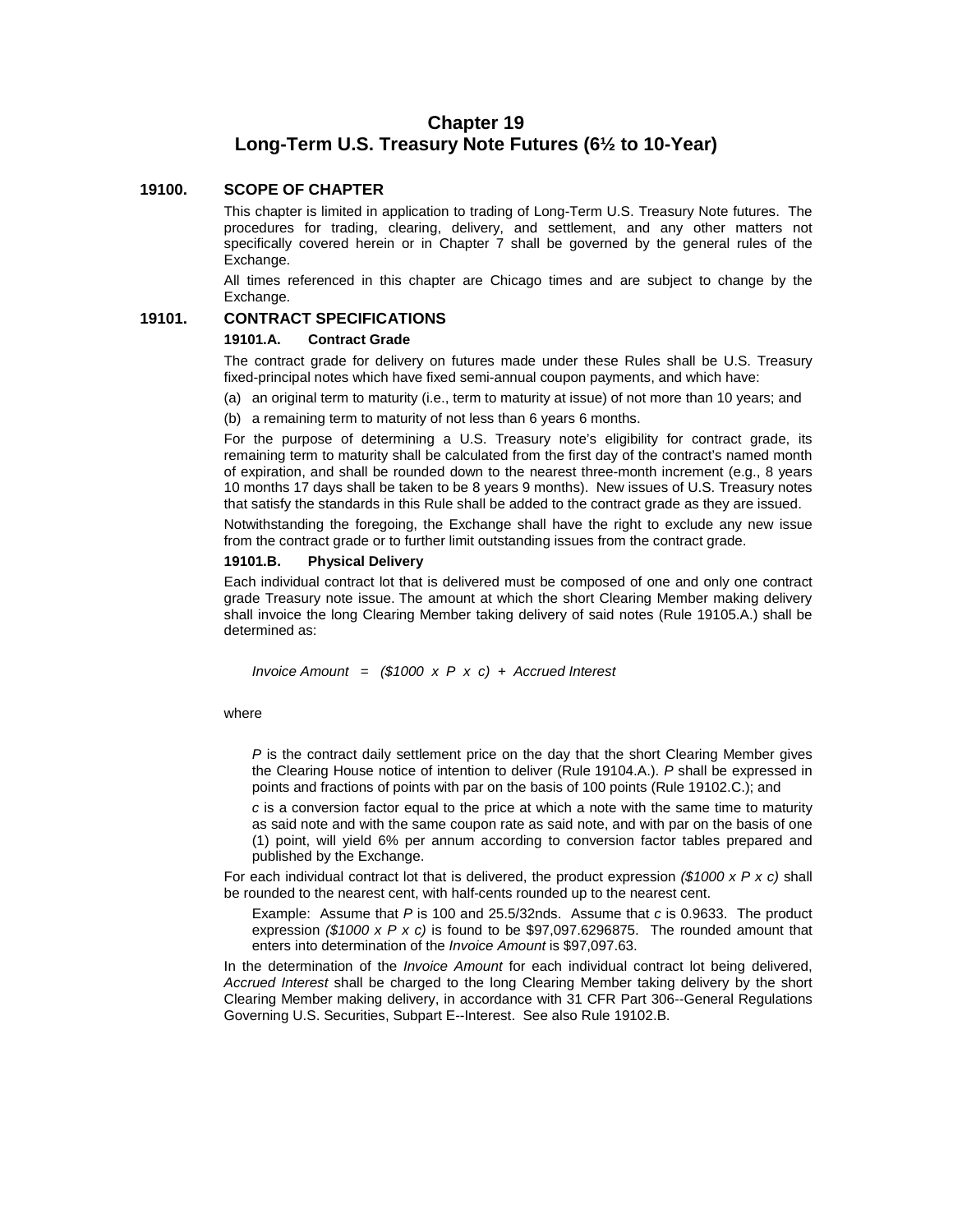## **19102. TRADING SPECIFICATIONS**

The number of contract expiration months open for trading at a given time shall be determined by the Exchange.

### **19102.A. Trading Schedule**

The hours for trading shall be determined by the Exchange. On the last day of trading in an expiring contract (Rule 19102.F.), the close of the expiring contract shall begin at 12:00 noon and trading shall be permitted thereafter for a period not to exceed one minute.

#### **19102.B. Trading Unit**

The unit of trading shall be U.S. Treasury Notes having a face value at maturity of one hundred thousand dollars (\$100,000) or multiples thereof.

### **19102.C. Price Increments[1](#page-1-0)**

Par shall be on the basis of 100 points, with each point equal to \$1,000 per contract. The minimum price fluctuation shall be one-half of one thirty-second of one point (equal to \$15.625 per contract), except for intermonth spreads for which the minimum price fluctuation shall be one-quarter of one thirty-second of one point (equal to \$7.8125 per contract). Contracts shall not be made on any other price basis.

### **19102.D. Special Price Fluctuation Limits**

At the commencement of each trading day, the contract shall be subject to special price fluctuation limits as set forth in Rule 589 and in the Special Price Fluctuation Limits Table in the Interpretations & Special Notices Section of Chapter 5.

#### **19102.E. Position Limits, Exemptions, Position Accountability and Reportable Levels**

The applicable position limits and/or accountability levels, in addition to the reportable levels, are set forth in the Position Limit, Position Accountability and Reportable Level Table in the Interpretations & Special Notices Section of Chapter 5.

A Person seeking an exemption from position limits for bona fide commercial purposes shall apply to the Market Regulation Department on forms provided by the Exchange, and the Market Regulation Department may grant qualified exemptions in its sole discretion.

Refer to Rule 559 for requirements concerning the aggregation of positions and allowable exemptions from the specified position limits.

### **19102.F. Termination of Trading**

No trades in an expiring contract shall be made during the last 7 business days of the contract's named month of expiration. Any contract remaining open after the last day of trading must be either:

- (a) settled by physical delivery no later than the last business day of the contract's named month of expiration (Rule 19103.); or
- (b) liquidated by means of a bona fide Exchange of Futures for Related Position (Rule 538.) no later than 12:00 noon on the fifth business day preceding the last business day of the contract's named month of expiration.

## **19103. DATE OF DELIVERY**

Delivery of contract grade U.S. Treasury notes may be made by a short Clearing member upon any business day of the contract delivery month that the short Clearing Member may select. The contract delivery month shall be defined so as to commence on, and to include, the first business day of the contract's named month of expiration, and to extend to, and to include, the last business day of the contract's named month of expiration.

<span id="page-1-0"></span><sup>1</sup> Revised March 2008; January 2009.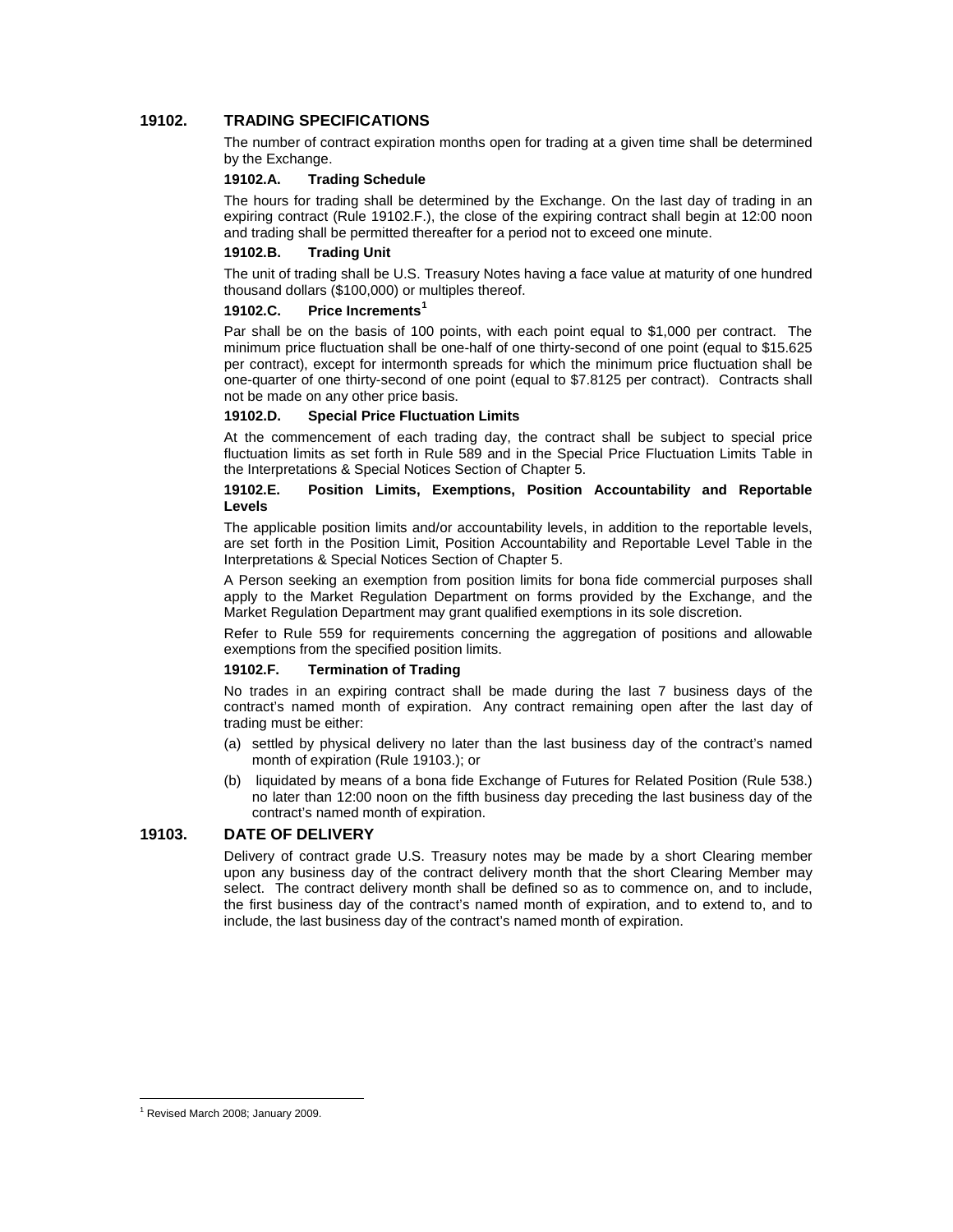### **19104. DELIVERIES ON EXPIRING FUTURES CONTRACTS**

Deliveries against expiring contracts shall be by book-entry transfer between accounts of Clearing Members at qualified banks (Rule 19109.) in accordance with 31 CFR Part 306-- General Regulations Governing U.S. Securities, Subpart O--Book-Entry Procedure, and 31 CFR Part 357--Regulations Governing Book-Entry of U.S. Treasury Bonds, Notes and Bills held in Legacy Treasury Direct®.

Deliveries against an expiring contract can be made no earlier than the first business day of the contract's named month of expiration, and no later than the last business day of the contract's named month of expiration (Rule 19103).

All deliveries must be assigned by the Clearing House.

#### **19104.A. DAY OF INTENTION**

No later than 6:00 p.m. on the second business day preceding the intended day of delivery, the short Clearing Member must tender to the Clearing House all notices of intention to make delivery such as it has received from its customers who are short.

Where a futures commission merchant, as a Clearing Member, has an interest both long and short for customers on its own books, it must tender all such notices of intention to deliver.

To each short Clearing Member who has issued a notice of intention to make delivery, the Clearing House shall assign long Clearing Members who shall be obligated to take delivery. Upon making such assignment, the Clearing House shall promptly furnish to each short Clearing member making delivery the names of the long Clearing members assigned to take delivery from such short Clearing Member.

#### **19104.B. Day of Delivery**

No later than 7:30 a.m. on the day of delivery, the long Clearing Member taking delivery must make funds available, and must notify its bank to accept contract grade U.S. Treasury notes (Rules 19101.A. and 19105.A.) and to remit federal funds to the account of the short Clearing Member making delivery, at the short Clearing Member's bank.

In the event the long Clearing Member taking delivery does not agree with the terms of the invoice received from the short Clearing Member making delivery (Rule 19105.A.), the long Clearing Member must notify the short Clearing Member, and the dispute must be settled no later than 9:30 a.m. on the day of delivery.

No later than 10:00 a.m. on the day of delivery, the short Clearing Member making delivery must have contract grade U.S. Treasury notes (Rules 19101.A. and 19105.) in place at its bank, in delivery form that is acceptable to its bank, and must notify its bank to transfer said U.S. Treasury notes by book entry, on a delivery versus payment basis (Rule 19107.), to the account of the long Clearing Member taking delivery, at the long Clearing Member's bank.

No later than 1:00 p.m. on the day of delivery, contract grade U.S. Treasury notes must be transferred, and payment must be made.

# **19105. SELLER'S INVOICE NOTIFICATION TO BUYER**

### **19105.A. Invoice Terms**

Each short Clearing Member making delivery shall prepare invoices addressed to each long Clearing Member assigned to take delivery from such short Clearing Member (Rule 19104.A.). Said invoices shall:

- (a) identify the U.S. Treasury notes that the short Clearing Member shall tender to said long Clearing Member; and
- (b) show the amounts which said long Clearing Member must pay to said short Clearing Member in settlement of the actual delivery of said U.S. Treasury notes, based on the delivery prices established by the Clearing House, and adjusted for accrued interest (Rule 19101.B.).

#### **19105.B. Day of Notification**

In the case of deliveries to be made prior to the last permissible day of delivery (Rule 19103.), each short Clearing Member making delivery shall submit said invoices to the Clearing House by 2:00 p.m. on the business day preceding the day of delivery. In the case of deliveries to be made on the last permissible day of delivery, the short Clearing Member shall submit such invoices to the Clearing House by 3:00 p.m. on the business day preceding the day of delivery. Upon receipt of such invoices, the Clearing House shall promptly furnish them to the long Clearing Members to whom they are addressed.